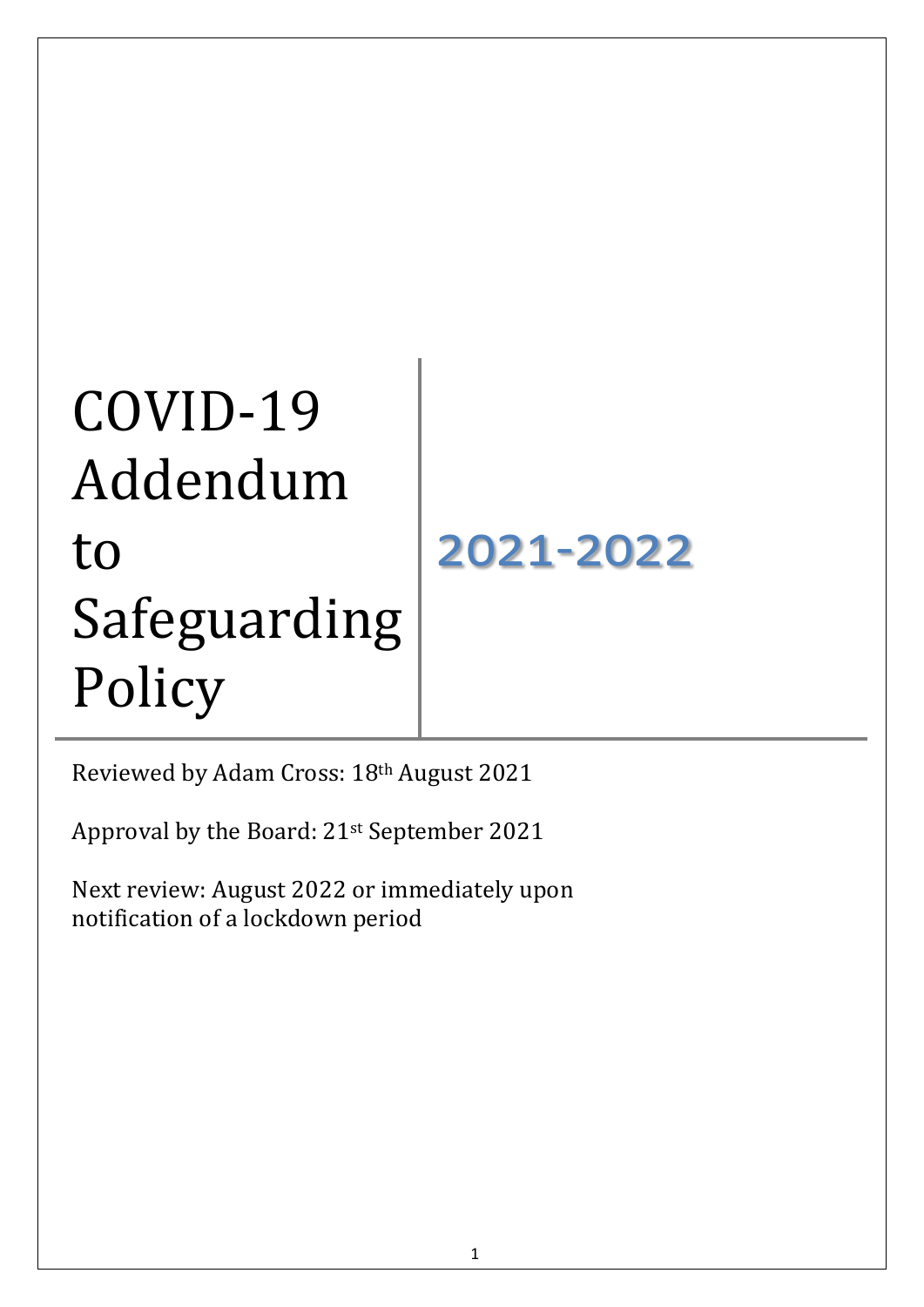**At the start of Academic Year 2021-22, all schools and colleges are open as normal for the on-site education of children. As such, this policy is not currently active, but remains in "stand-by" for any period of the academic year where our provision is affected by a Covid Lockdown. As soon as any future lockdown is announced, this policy will immediately become active.**

## **Context**

The way schools and colleges are currently operating in response to coronavirus (COVID-19) is fundamentally different to business as usual. The government's decision of the **(insert date here)** to close schools and colleges to the vast majority of children and to have schools and colleges teach children remotely has meant that all MPW students are now being taught on-line. Government guidance stipulates only those children who are vulnerable and children whose parents are critical to the COVID-19 response and cannot be safely cared for at home are allowed to be present in school and currently MPW has no such students. Contingency plans are in place to provide face-to-face educational provision for such students should the need arise.

Last year, the college prepared extensively to be in a position whereby it can continue to deliver lessons and other aspects of school life within a remote environment. Since then, members of staff at all levels have worked hard to determine how best to teach students on-line, be this a matter of all participants in the class being online or in a "hybrid" learning setting where there is a mix of in-class and on-line participation. The preparation the college has undertaken has included assessing the dangers posed by remote learning, INSET training for all academic staff and relevant support staff, and the provision of additional guidance for parents and students. Our Covid-19 risk assessment is regularly reviewed and the college provides regular updates to parents. Further information regarding the delivery of the curriculum within the remote environment can be found in the college's policies on Online Teaching, E-safety, Acceptable Use of ICT and the Staff Code of Conduct.

This annex to our safeguarding policy sets out details of our safeguarding arrangements for:

- Version control and dissemination
- Safeguarding priority
- Current college position
- Safeguarding partners' advice
- Roles and responsibilities
- Vulnerable children
- Increased vulnerability or risk
- **Attendance**
- Reporting concerns about students and staff
- Safeguarding training and induction
- Peer on peer abuse
- Online safety
- Supporting students not in college

## **Version control and dissemination**

This is version 1.4 of this annex and it is consistent with KCSIE 2021 and guidance provided by the Local Safeguarding Partnership. It will be reviewed by the Designated Safeguarding Lead (DSL) or a Deputy Designated Safeguarding Lead (DDSL) on a weekly basis as circumstances continue to evolve or following updated Department for Education advice guidance. It is available on the college website and is made available to staff, parents and students via the VLE.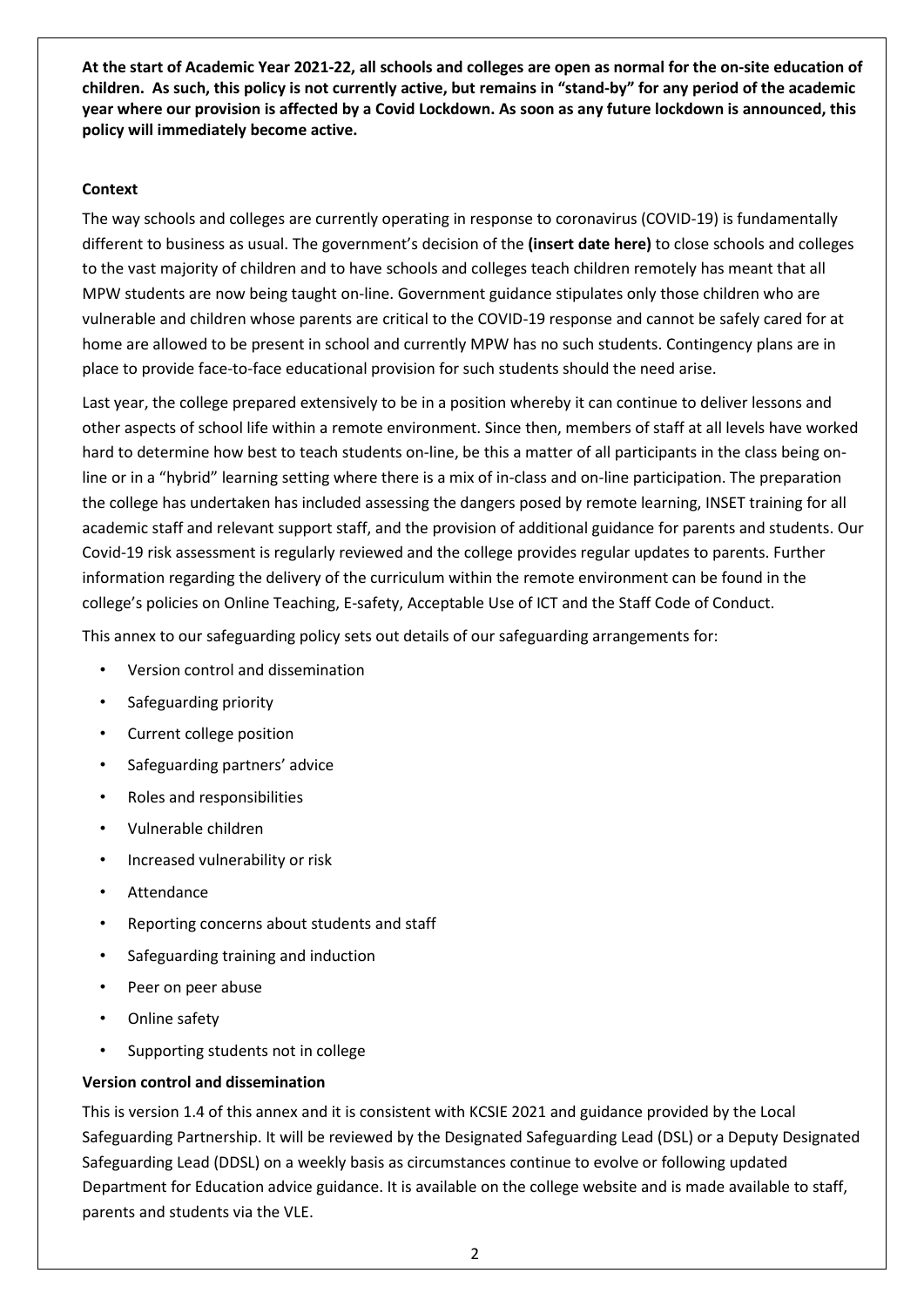## **Safeguarding priority**

During these challenging times the safeguarding of all students at MPW continues to be our priority. The following fundamental safeguarding principles remain the same:

- The best interests of students continue to come first
- If anyone at MPW has a safeguarding concern, they must act immediately
- A designated safeguarding lead (DSL) or deputy DSL (DDSL) will always be available
- No unsuitable people will be allowed to gain access to students
- Students should continue to be protected when they are online.

## **Current college position**

At the time of writing, no students and almost all staff are not in college. Tutors have set up lesson appointments via MS Teams so that students can be taught on-line. Where a tutor is unable to take the lesson (eg because of illness), another tutor will cover the lesson as per usual.

## **Safeguarding partners' advice**

We continue to work closely with our local safeguarding partners and we will ensure this annex is consistent with their advice. This will include expectations for supporting students with education, health and care (EHC) plans, the local authority designated officer and children's social care, reporting mechanisms, referral thresholds and children in need. The current advice is below.

## **Support and reporting arrangements for the Local Safeguarding partnership.**

The Safeguarding Partnership's arrangements for providing advice and managing referrals remain the same as those outlined in the main body of the Safeguarding Policy. The contact details for children's services contained in Section 1 also remain unchanged. Children's services may be affected by the impact of the staff on staff and an increased demand for services. Where a student is at risk of significant harm, there may be a need to be persistent in referring concerns to the local authority.

## **Roles and responsibilities**

The roles and responsibilities for safeguarding at the college remain in line with our Safeguarding Policy.

The DSL and at least one DDSL will be available by email, phone and/or online video via MS teams during the college day.

- Any member of the college can be contacted on 0121 4549637.
- The designated safeguarding lead (DSL) is Adam Cross (adam.cross@mpw.ac.uk)
- The deputy designated leads (DDSLs) are Mark Shingleton, James Bourne, Libby Turton and Ryan Moran and they can be contacted vi[a mark.shingleton@mpw.ac.uk,](mailto:mark.shingleton@mpw.ac.uk) [james.bourne@mpw.ac.uk,](mailto:james.bourne@mpw.ac.uk) [libby.turton@mpw.ac.uk,](mailto:libby.turton@mpw.ac.uk) [ryan.moran@mpw.ac.uk](mailto:ryan.moran@mpw.ac.uk)
- The Principal is Mark Shingleton [\(mark.shingleton@mpw.ac.uk\)](mailto:mark.shingleton@mpw.ac.uk)
- The CEO is Spencer Coles [\(spencer.coles@mpw.ac.uk\)](mailto:spencer.coles@mpw.ac.uk)
- The Chair of Governors and Governor for safeguarding is Steve Boyes [\(steve.boyes@mpw.ac.uk\)](mailto:steve.boyes@mpw.ac.uk)

## **Vulnerable children**

Vulnerable children include those who have a social worker and those children and young people up to the age of 25 with EHC plans. Those who have a social worker include children who have a child protection plan and those who are looked after by the local authority. A child may also be deemed to be vulnerable if they have been assessed as being in need or otherwise meet the definition in section 17 of the Children Act 1989. MPW does not currently have any students who fall into this category.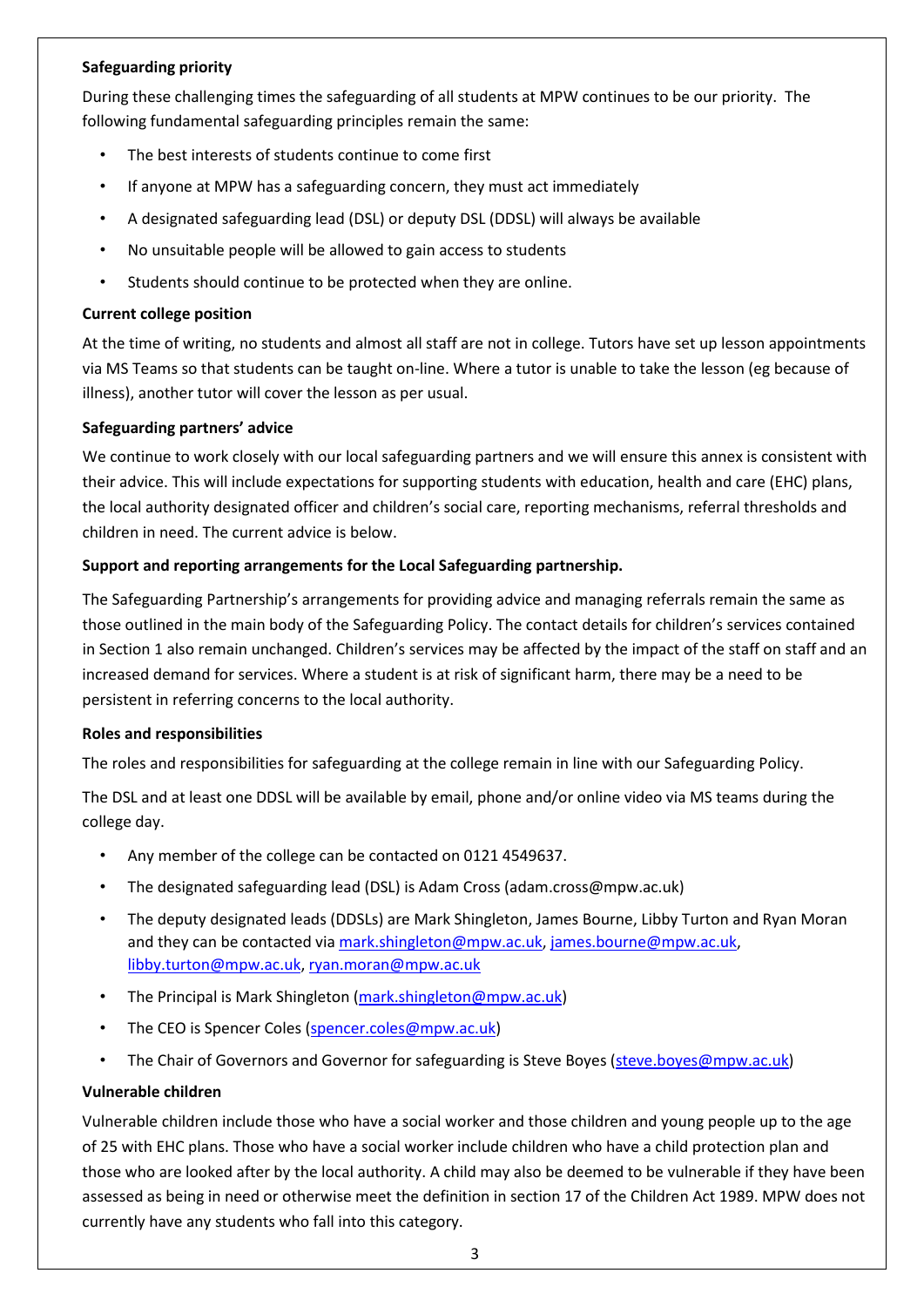There is an expectation that vulnerable children who have a social worker will attend college, so long as they do not have underlying health conditions that put them at risk. Where a parent does not want their child to attend college, and their child is considered vulnerable, we will discuss this with the social worker and explore the reasons for this directly with the parent.

Those with an EHC plan will be risk-assessed in consultation with the local authority and parents to decide whether they need to continue to be offered a college place in order to meet their needs, or whether they can safely have their needs met at home. This could include, if necessary, carers, therapists or clinicians visiting the home to provide any essential services. Many students and young people with EHC plans can safely remain at home.

The SLT and members of the DSL team know who our most vulnerable students are. We will continue to work with the local authority for looked-after and previously looked-after children.

## **Increased vulnerability or risk**

All teaching staff have been informed how the college's pastoral support system is currently operating, and of the part that they play in ensuring that the mental health of the students is given utmost priority. All have been made aware that negative experiences and distressing life events, such as the current circumstances, can affect the mental health of students and their parents. Staff will be aware of this in setting expectations of students' work where they are at home.

Staff will be aware of the mental health of students and will contact the DSL or a DDSL if they have any concerns.

Mental health support and guidance has been issued by the DSL. In addition, the counselling service will continue to offer counselling sessions (via telephone) during term time.

Information about keeping mentally healthy and general wellbeing has been disseminated to students, parents and staff via email and the VLE.

## **Attendance**

Lesson attendance continues to be mandatory unless an absence has been authorised by a student's Personal Tutor. During term time, the college will continue to register students of compulsory school age remotely; both in the morning and afternoon. In addition, all students will be registered throughout the day at the beginning of every timetabled lesson. Where a student is expected at school or to attend an online lesson but then fails to do so, we will follow our attendance procedure and attempt to contact the family or guardians by telephone or by email. If contact cannot be made, the DSL or a DDSL will be informed and they will decide on the appropriate next steps. This will involve:

- Ensuring that attempts that all contacts held on Cloud School have been used
- Notifying the Principal
- Informing the Local Safeguarding Partnership for further advice

When accessing remote lessons, staff and students should use their college email accounts to do so, not their personal ones. In addition, all staff and students should ensure that they are situated in an area suitable for learning and dressed appropriately at all times. Full details can be found in the Remote Teaching and Learning Policy.

# **Reporting concerns about children or staff**

The importance of all staff acting immediately on any safeguarding concerns remains. Staff will continue to follow the Safeguarding Policy and advise the DSL of any concerns they have about any student.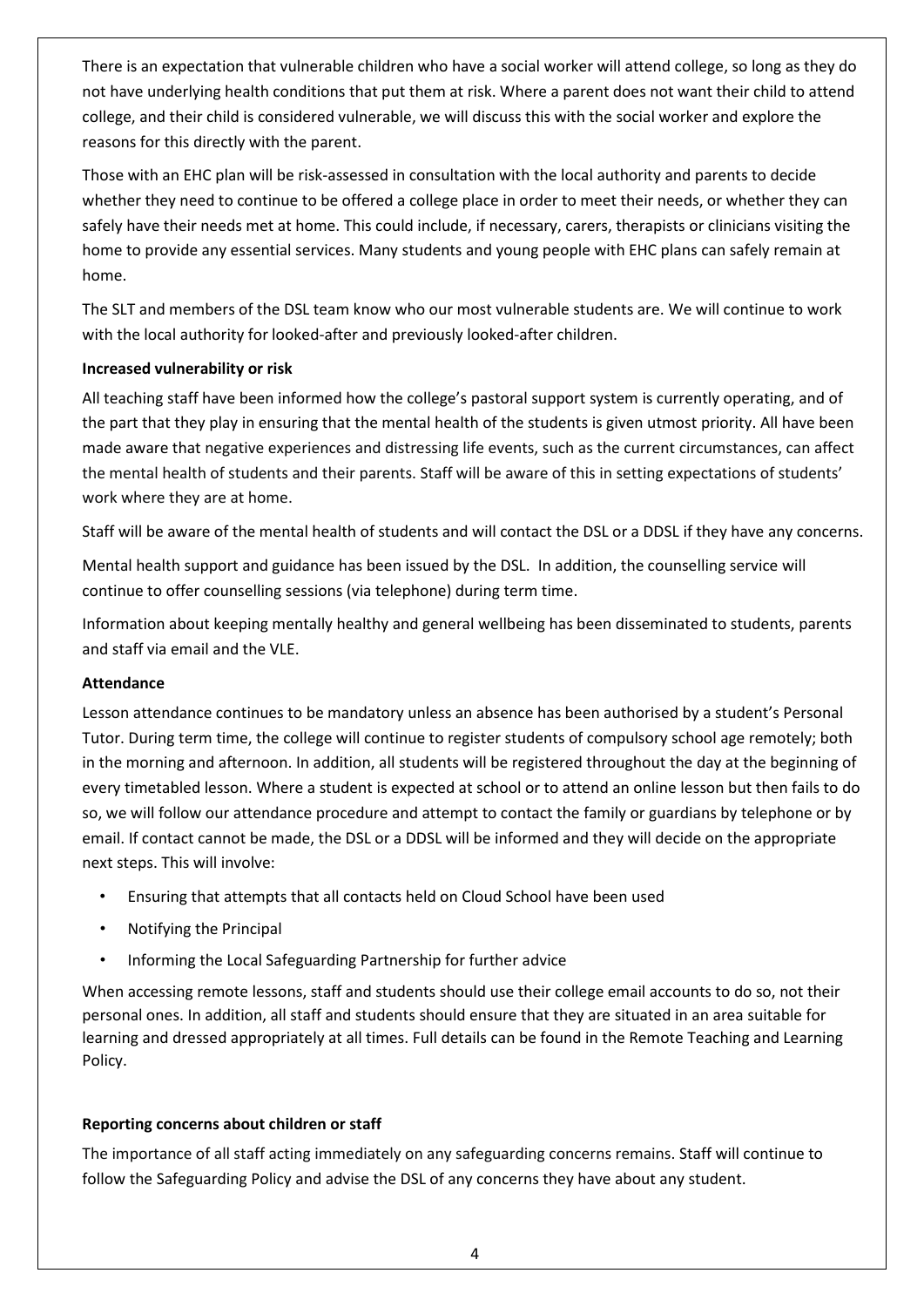The varied arrangements in place as a result of the COVID-19 measures do not reduce the risks that students may face from staff. As such, it remains extremely important that any concerns about staff behaviour or allegations of abuse made against staff should be raised immediately with the Principal, who will then ensure the matter is dealt with expeditiously and thoroughly and in accordance with this policy and the guidance contained within KCSIE 2021.

The college will continue to consider and make referrals to the DBS and/or the Teaching Regulation Agency (TRA) as per paragraph 166 of KCSIE and the TRA's 'Teacher misconduct advice for making a referral. During the COVID-19 period all referrals should be made by emailing [Misconduct.Teacher@education.gov.uk](mailto:Misconduct.Teacher@education.gov.uk)

# **Staff training and induction**

The DSL and Deputy DSLs all have up to date training which does not need to be renewed before the end of the current academic year. Members of the DSL team will continue to access online training and webinars in order to maintain their knowledge and update their understanding, particularly with regards issues which are pertinent to online safety, remote learning and communications and peer-on-peer abuse.

All current college staff have received safeguarding training and have read and understood Part One of Keeping Children Safe in Education 2021. Staff who require their three yearly update safeguarding training prior to the lockdown being lifted will be required to complete appropriate Handsam training modules and details of this training will be added to the college's training log by the DSL.

Any new staff who are appointed during the period of closure will also be required to complete a number of safeguarding training modules and will additionally attend a MS Teams one-to-one or group induction meeting with a member of the DSL team during which all the content outlined in Section 9 of this policy will be covered. Once the college is fully open, a face-to-face induction will occur for each new member of staff.

# **Safer recruitment and movement of staff**

It remains essential that people who are unsuitable are not allowed to enter the children's workforce or gain access to children.

During this lockdown period, MPW will continue to follow the protocols set out in its Safer Recruitment Policy and adhere to the guidance contained in Part 3 of KCSIE 2021. Those who require DBS checks during this period will be contacted by the HR and Compliance Officer who will explain the procedures in place for the checking of original documentation.

Whilst acknowledging the challenge of the current national emergency, it is essential from a safeguarding perspective that we are aware, on any given day, which staff are on our college site and that the appropriate checks have been carried out on those individuals. We will continue to maintain our single central record (SCR) during these measures to ensure we have this awareness.

## **Peer-on-peer abuse**

We recognise that students can abuse their peers and our staff are clear about the college's policy and procedures regarding peer-on-peer abuse. All peer-on-peer abuse is unacceptable and will be taken seriously. We also recognise that abuse can still occur during a college closure or partial closure and between those students who do attend the school site during these measures. Indeed, whilst students are learning and socialising online during the pandemic, the risk of online bullying or sexual abuse between peers becomes greater.

Our staff will remain vigilant to the signs of peer-on-peer abuse and will follow the process set out in our Safeguarding Policy, which can be accessed via the MPW website and the VLE.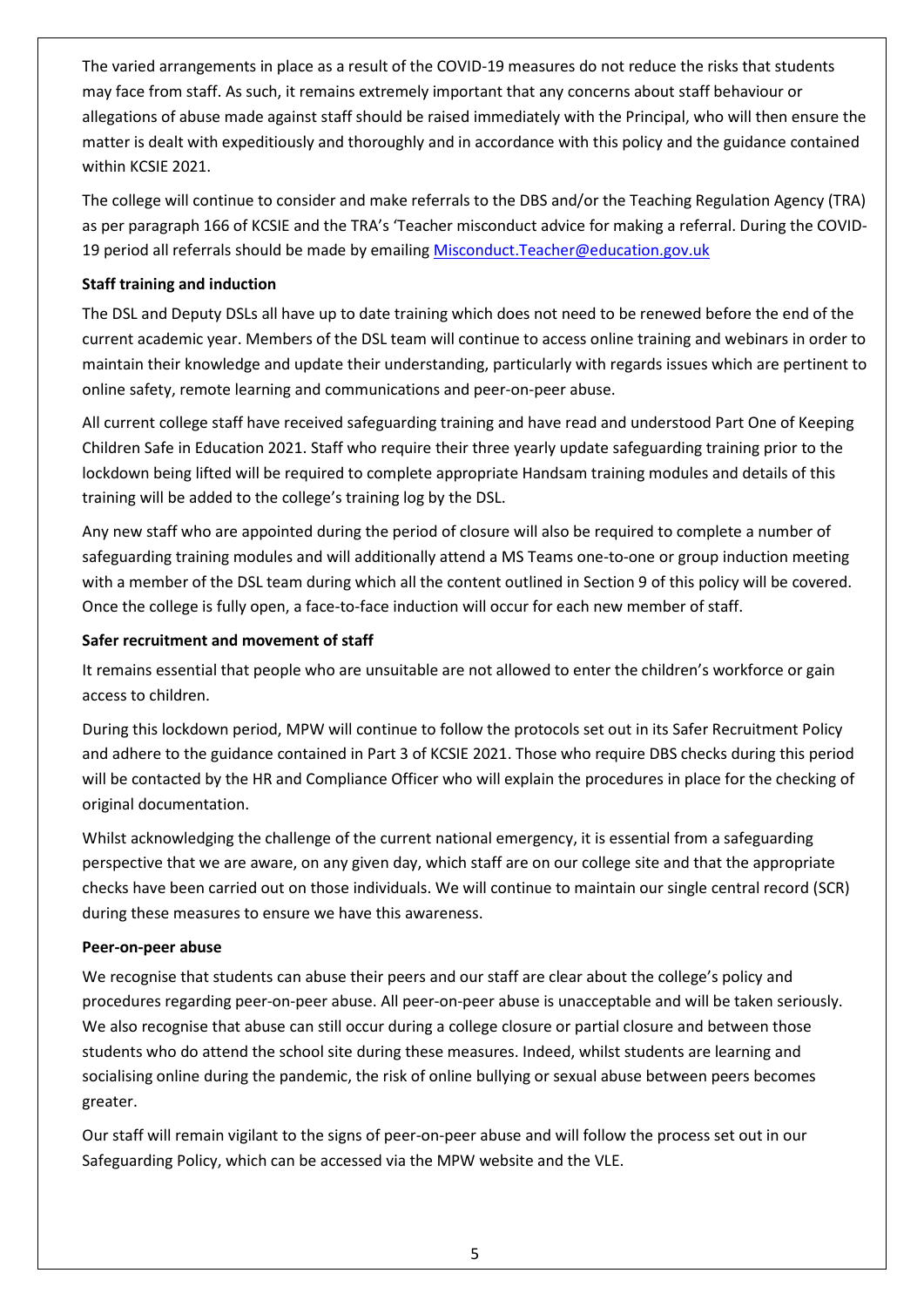## **Online safety**

It is likely that students will be using the internet and engaging with social media far more during this time. Our staff are aware of the signs of cyberbullying and other online risks and our filtering and monitoring software remains in use during this time to safeguard and support students.

Our staff will follow the protocols for online safety set out in the college's Safeguarding, Cyber-Bullying and E-Safety and Acceptable Use of ICT Policies.

Staff who interact with students online will continue to look out for signs a student may be at risk. If a staff member is concerned about a student, that staff member will follow the approach set out in this annex and report that concern to the DSL or to a deputy DSL.

Full and comprehensive details regarding the delivery of lessons within a remote environment can be found in the college's On-line Teaching Policy which is available on the VLE.

#### **Supporting students not in college**

Where the DSL has identified a student to be on the edge of social care support, or who would normally receive additional pastoral support in college, they will ensure that a communication plan is in place to support that student. Details of that plan will be recorded in the safeguarding file for that student. It will be reviewed regularly to ensure it remains current during these measures.

MPW recognises that college is a protective factor for many young people and not being able to attend may affect their mental health. Family circumstances may also affect the mental health of parents and siblings. Academic and pastoral staff need to be acutely aware of this when interacting with students online and vigilant for signs of mental health problems.

#### **New students at the school**

Where a student joins the college from another school, we will require confirmation from the DSL whether they have a safeguarding file or an EHC plan. This file **must** be provided securely **before** the student commences their studies at MPW and a call made from a member of the DSL team to the placing school's DSL to discuss how best to keep the child safe. Information provided must include contact details of any appointed social worker and, where relevant, for the Virtual School Head. All relevant information will be recorded on MyConcern.

The DSL will undertake a risk assessment in respect of any new information received, considering how risks will be managed and which staff need to know about the information.

#### **Resources and useful publications**

Government guidance on Covid-19 guidance for education settings:

• [https://www.gov.uk/government/publications/guidance-to-educational-settings-about-covid-](https://www.gov.uk/government/publications/guidance-to-educational-settings-about-covid-19/guidance-to-educational-settings-about-covid-19)[19/guidance-to-educational-settings-about-covid-19](https://www.gov.uk/government/publications/guidance-to-educational-settings-about-covid-19/guidance-to-educational-settings-about-covid-19)

## Government guidance on safeguarding:

• [https://www.gov.uk/government/publications/covid-19-safeguarding-in-schools-colleges-and-other](https://www.gov.uk/government/publications/covid-19-safeguarding-in-schools-colleges-and-other-providers)[providers](https://www.gov.uk/government/publications/covid-19-safeguarding-in-schools-colleges-and-other-providers)

Government guidance on vulnerable children and young people:

• [https://www.gov.uk/government/publications/coronavirus-covid-19-guidance-on-vulnerable-children](https://www.gov.uk/government/publications/coronavirus-covid-19-guidance-on-vulnerable-children-and-young-people)[and-young-people](https://www.gov.uk/government/publications/coronavirus-covid-19-guidance-on-vulnerable-children-and-young-people)

Government guidance on maintaining social distancing in education:

• [https://www.gov.uk/government/publications/coronavirus-covid-19-implementing-social-distancing-in](https://www.gov.uk/government/publications/coronavirus-covid-19-implementing-social-distancing-in-education-and-childcare-settings)[education-and-childcare-settings](https://www.gov.uk/government/publications/coronavirus-covid-19-implementing-social-distancing-in-education-and-childcare-settings)